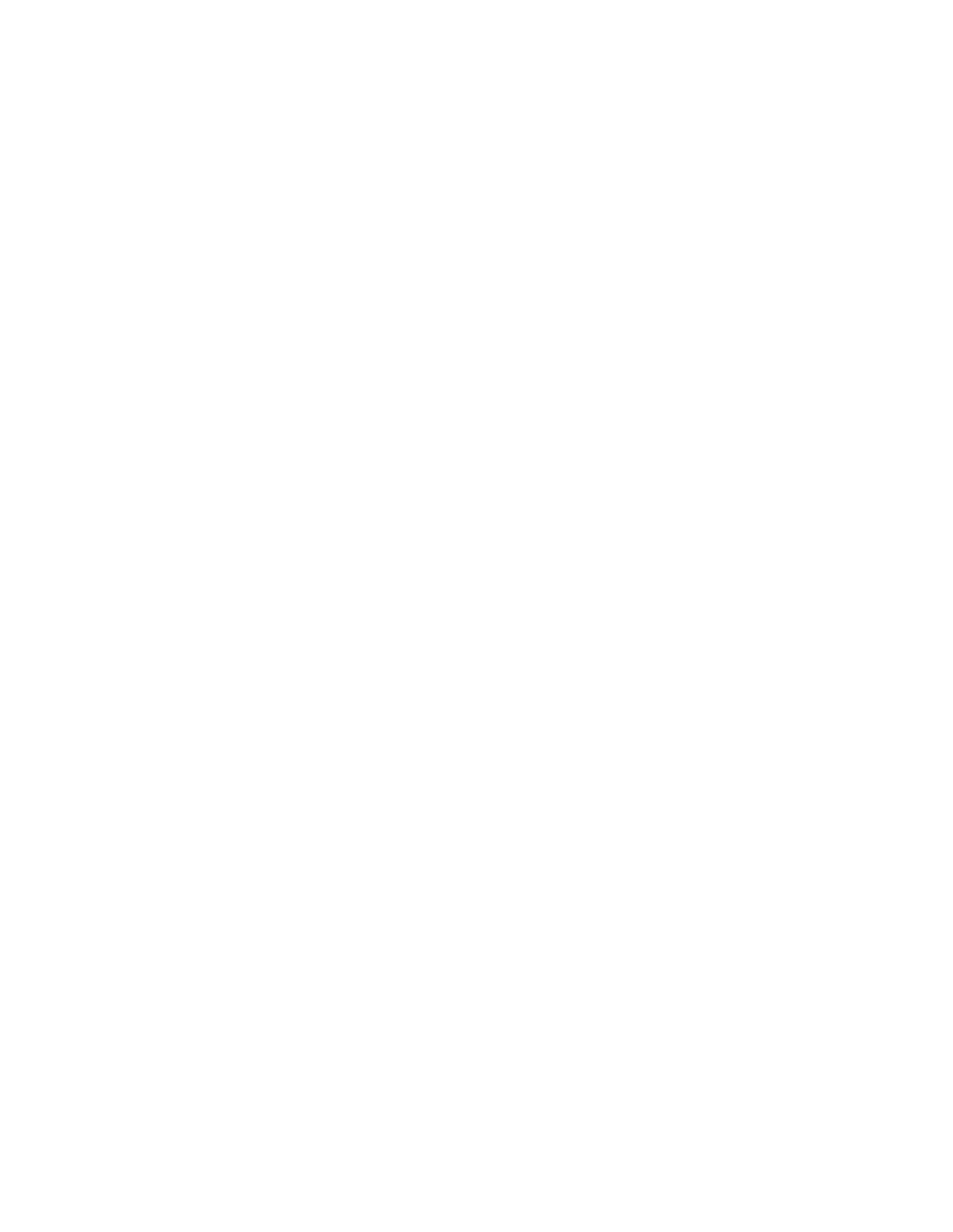# **Table 4. Recipients, by age, December 1974–2016**

|      |           | Under age 18 |            | Aged 18-64 |            | Aged 65 or older |            |
|------|-----------|--------------|------------|------------|------------|------------------|------------|
|      |           |              | Percentage |            | Percentage |                  | Percentage |
| Year | Total     | Number       | of total   | Number     | of total   | Number           | of total   |
| 1974 | 3,996,064 | 70,900       | 1.8        | 1,503,155  | 37.6       | 2,422,009        | 60.6       |
| 1975 | 4,314,275 | 107,026      | 2.5        | 1,699,394  | 39.4       | 2,507,855        | 58.1       |
| 1976 | 4,235,939 | 125,412      | 3.0        | 1,713,594  | 40.5       | 2,396,933        | 56.6       |
| 1977 | 4,237,692 | 147,355      | 3.5        | 1,736,879  | 41.0       | 2,353,458        | 55.5       |
| 1978 | 4,216,925 | 165,899      | 3.9        | 1,747,126  | 41.4       | 2,303,900        | 54.6       |
| 1979 | 4,149,575 | 177,306      | 4.3        | 1,726,553  | 41.6       | 2,245,716        | 54.1       |
| 1980 | 4,142,017 | 190,394      | 4.6        | 1,730,847  | 41.8       | 2,220,776        | 53.6       |
| 1981 | 4,018,875 | 194,890      | 4.8        | 1,702,895  | 42.4       | 2,121,090        | 52.8       |
| 1982 | 3,857,590 | 191,570      | 5.0        | 1,655,279  | 42.9       | 2,010,741        | 52.1       |
| 1983 | 3,901,497 | 198,323      | 5.1        | 1,699,774  | 43.6       | 2,003,400        | 51.3       |
| 1984 | 4,029,333 | 211,587      | 5.3        | 1,780,459  | 44.2       | 2,037,287        | 50.6       |
| 1985 | 4,138,021 | 227,384      | 5.5        | 1,879,168  | 45.4       | 2,031,469        | 49.1       |
| 1986 | 4,269,184 | 241,198      | 5.6        | 2,010,458  | 47.1       | 2,017,528        | 47.3       |
| 1987 | 4,384,999 | 250,902      | 5.7        | 2,118,710  | 48.3       | 2,015,387        | 46.0       |
| 1988 | 4,463,869 | 255,135      | 5.7        | 2,202,714  | 49.3       | 2,006,020        | 44.9       |
| 1989 | 4,593,059 | 264,890      | 5.8        | 2,301,926  | 50.1       | 2,026,243        | 44.1       |
| 1990 | 4,817,127 | 308,589      | 6.4        | 2,449,897  | 50.9       | 2,058,641        | 42.7       |
| 1991 | 5,118,470 | 397,162      | 7.8        | 2,641,524  | 51.6       | 2,079,784        | 40.6       |
| 1992 | 5,566,189 | 556,470      | 10.0       | 2,910,016  | 52.3       | 2,099,703        | 37.7       |
| 1993 | 5,984,330 | 722,678      | 12.1       | 3,148,413  | 52.6       | 2,113,239        | 35.3       |
| 1994 | 6,295,786 | 841,474      | 13.4       | 3,335,255  | 53.0       | 2,119,057        | 33.7       |
| 1995 | 6,514,134 | 917,048      | 14.1       | 3,482,256  | 53.5       | 2,114,830        | 32.5       |
| 1996 | 6,613,718 | 955,174      | 14.4       | 3,568,393  | 54.0       | 2,090,151        | 31.6       |
| 1997 | 6,494,985 | 879,828      | 13.5       | 3,561,625  | 54.8       | 2,053,532        | 31.6       |
| 1998 | 6,566,069 | 887,066      | 13.5       | 3,646,020  | 55.5       | 2,032,983        | 31.0       |
| 1999 | 6,556,634 | 847,063      | 12.9       | 3,690,970  | 56.3       | 2,018,601        | 30.8       |
| 2000 | 6,601,686 | 846,784      | 12.8       | 3,744,022  | 56.7       | 2,010,880        | 30.5       |
| 2001 | 6,688,489 | 881,836      | 13.2       | 3,811,494  | 57.0       | 1,995,159        | 29.8       |
| 2002 | 6,787,857 | 914,821      | 13.5       | 3,877,752  | 57.1       | 1,995,284        | 29.4       |
| 2003 | 6,902,364 | 959,379      | 13.9       | 3,953,248  | 57.3       | 1,989,737        | 28.8       |
| 2004 | 6,987,845 | 993,127      | 14.2       | 4,017,108  | 57.5       | 1,977,610        | 28.3       |
| 2005 | 7,113,879 | 1,036,498    | 14.6       | 4,082,870  | 57.4       | 1,994,511        | 28.0       |
| 2006 | 7,235,583 | 1,078,977    | 14.9       | 4,152,130  | 57.4       | 2,004,476        | 27.7       |
| 2007 | 7,359,525 | 1,121,017    | 15.2       | 4,221,920  | 57.4       | 2,016,588        | 27.4       |
| 2008 | 7,520,501 | 1,153,844    | 15.3       | 4,333,096  | 57.6       | 2,033,561        | 27.0       |
| 2009 | 7,676,686 | 1,199,788    | 15.6       | 4,451,288  | 58.0       | 2,025,610        | 26.4       |
| 2010 | 7,912,266 | 1,239,269    | 15.7       | 4,631,507  | 58.5       | 2,041,490        | 25.8       |
| 2011 | 8,112,773 | 1,277,122    | 15.7       | 4,777,010  | 58.9       | 2,058,641        | 25.4       |
| 2012 | 8,262,877 | 1,311,861    | 15.9       | 4,869,484  | 58.9       | 2,081,532        | 25.2       |
| 2013 | 8,363,477 | 1,321,681    | 15.8       | 4,934,272  | 59.0       | 2,107,524        | 25.2       |
| 2014 | 8,335,704 | 1,299,761    | 15.6       | 4,913,072  | 58.9       | 2,122,871        | 25.5       |
| 2015 | 8,309,564 | 1,267,160    | 15.2       | 4,888,555  | 58.8       | 2,153,849        | 25.9       |
| 2016 | 8,251,161 | 1,213,079    | 14.7       | 4,845,735  | 58.7       | 2,192,347        | 26.6       |

SOURCE: Social Security Administration, Supplemental Security Record, 100 percent data.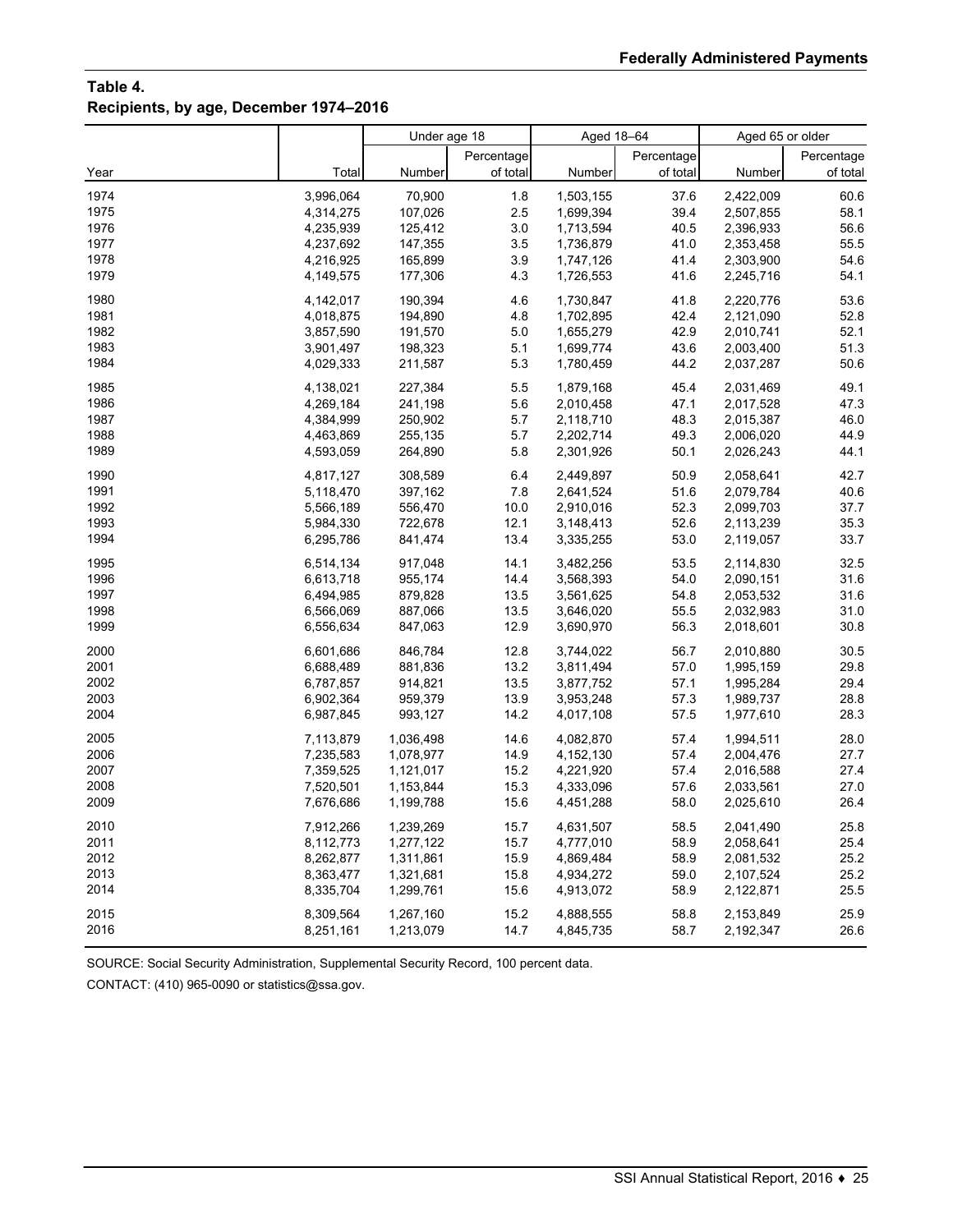#### **Table 5.**

#### **By type of payment, sex, eligibility category, and age, December 2016**

|                            |                        |                      | Category         |                                                |                      | Age                    |                      |
|----------------------------|------------------------|----------------------|------------------|------------------------------------------------|----------------------|------------------------|----------------------|
| Type of payment and sex    | Total                  | Aged                 | <b>Blind</b>     | Disabled                                       | Under 18             | $18 - 64$              | 65 or older          |
|                            |                        |                      |                  | <b>Number</b>                                  |                      |                        |                      |
| All payments<br>Male       | 8,251,161<br>3,883,395 | 1,164,589<br>406,180 | 68,344<br>33,658 | 7,018,228<br>3,443,557                         | 1,213,079<br>814,191 | 4,845,735<br>2,327,771 | 2,192,347<br>741,433 |
| Female                     | 4,367,766              | 758,409              | 34,686           | 3,574,671                                      | 398,888              | 2,517,964              | 1,450,914            |
| <b>Federal SSI</b><br>Male | 8,087,957<br>3,807,834 | 1,109,365<br>382,840 | 65,589<br>32,249 | 6,913,003<br>3,392,745                         | 1,212,153<br>813,578 | 4,770,967<br>2,288,928 | 2,104,837<br>705,328 |
| Female                     | 4,280,123              | 726,525              | 33,340           | 3,520,258                                      | 398,575              | 2,482,039              | 1,399,509            |
| State supplementation      | 1,513,590              | 413,124              | 20,266           | 1,080,200                                      | 135,305              | 719,548                | 658,737              |
| Male<br>Female             | 691,218<br>822,372     | 152,093<br>261,031   | 9,762<br>10,504  | 529,363<br>550,837                             | 91,098<br>44,207     | 363,010<br>356,538     | 237,110<br>421,627   |
|                            |                        |                      |                  | <b>Total payments (thousands of dollars)</b>   |                      |                        |                      |
| All payments               | 4,740,264              | 501,520              | 39,380           | 4,199,364                                      | 830,466              | 2,949,364              | 960,434              |
| Male                       | 2,308,411              | 168,400              | 19,496           | 2,120,515                                      | 557,302              | 1,439,247              | 311,862              |
| Female                     | 2,431,853              | 333,119              | 19,884           | 2,078,849                                      | 273,164              | 1,510,117              | 648,572              |
| <b>Federal SSI</b>         | 4,516,177              | 440,008              | 35,441           | 4,040,729                                      | 821,513              | 2,833,593              | 861,071              |
| Male                       | 2,204,591              | 144,671              | 17,593           | 2,042,327                                      | 551,262              | 1,379,054              | 274,275              |
| Female                     | 2,311,586              | 295,337              | 17,848           | 1,998,401                                      | 270,251              | 1,454,539              | 586,796              |
| State supplementation      | 224,087                | 61,512               | 3,939            | 158,635                                        | 8,953                | 115,771                | 99,363               |
| Male                       | 103,820                | 23,729               | 1,903            | 78,188                                         | 6,040                | 60,193                 | 37,587               |
| Female                     | 120,266                | 37,783               | 2,036            | 80,447                                         | 2,913                | 55,577                 | 61,776               |
|                            |                        |                      |                  | Average monthly payment <sup>a</sup> (dollars) |                      |                        |                      |
| All payments               | 542.38                 | 429.37               | 559.76           | 560.99                                         | 649.58               | 563.49                 | 436.76               |
| Male                       | 558.84                 | 413.12               | 561.07           | 576.05                                         | 650.40               | 571.54                 | 418.93               |
| Female                     | 527.78                 | 438.07               | 558.49           | 546.52                                         | 647.90               | 556.07                 | 445.86               |
| <b>Federal SSI</b>         | 526.74                 | 395.65               | 524.85           | 547.84                                         | 643.24               | 549.72                 | 408.01               |
| Male                       | 543.93                 | 376.64               | 528.70           | 563.01                                         | 644.07               | 556.76                 | 387.43               |
| Female                     | 511.48                 | 405.66               | 521.14           | 533.25                                         | 641.54               | 543.25                 | 418.38               |
| State supplementation      | 141.99                 | 147.42               | 189.10           | 139.02                                         | 61.59                | 150.21                 | 149.44               |
| Male                       | 143.21                 | 154.51               | 188.37           | 139.12                                         | 61.42                | 154.71                 | 156.91               |
| Female                     | 140.96                 | 143.30               | 189.77           | 138.92                                         | 61.95                | 145.63                 | 145.25               |

SOURCE: Social Security Administration, Supplemental Security Record, 100 percent data.

a. Averages are not obtained simply by dividing the total dollars by the number of recipients. Averages exclude payments made in the CONTACT: (410) 965-0090 or statistics@ssa.gov. current month for prior-month eligibility, such as back pay for new awards, so that large retroactive payments do not distort the averages.

26 ♦ SSI Annual Statistical Report, 2016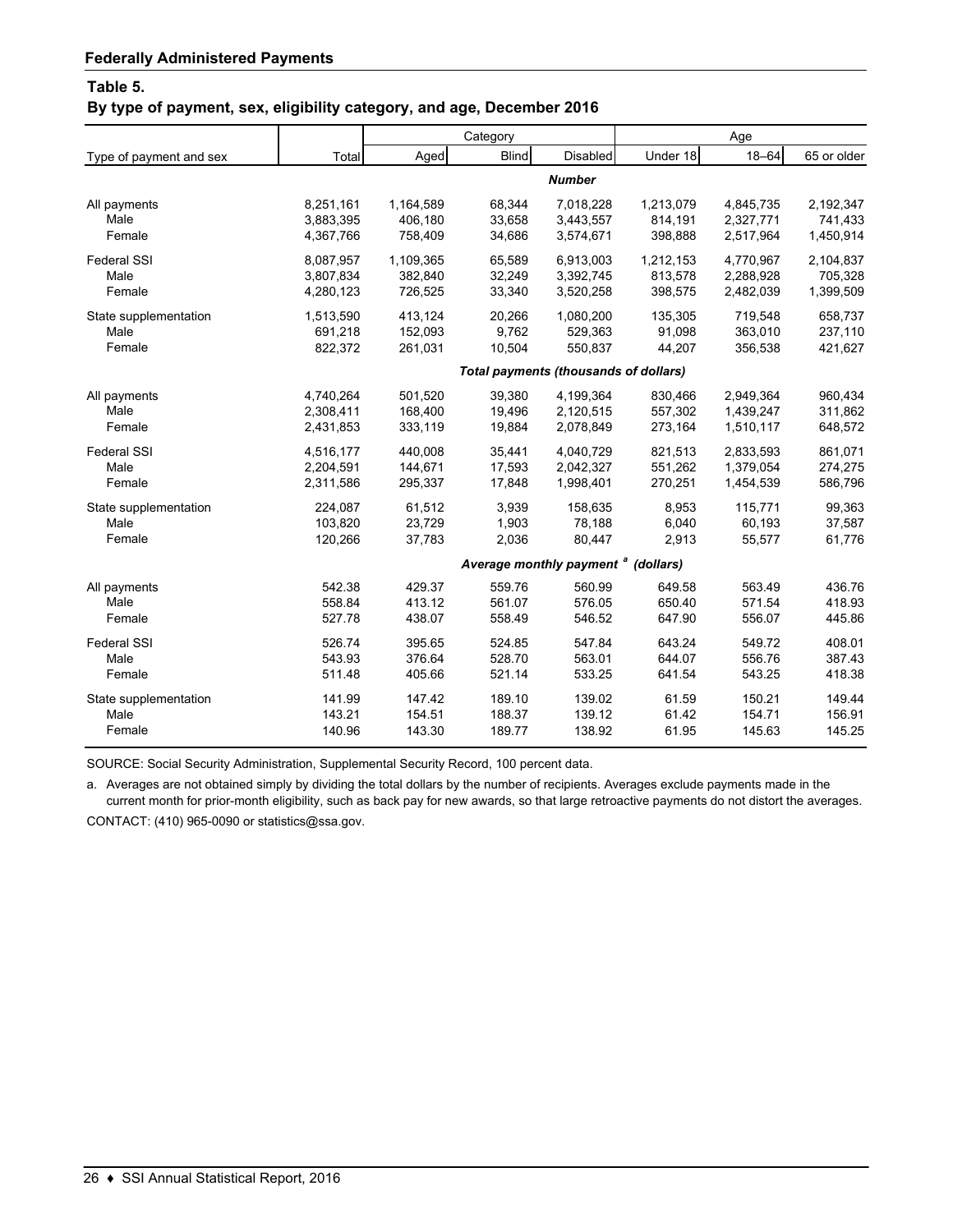## **Table 6. Recipients, by selected characteristics, eligibility category, and age, December 2016**

|                      |           |            | Category       |                                   |           | Age       |             |
|----------------------|-----------|------------|----------------|-----------------------------------|-----------|-----------|-------------|
| Characteristic       | Total     | Aged       | <b>Blind</b>   | Disabled                          | Under 18  | $18 - 64$ | 65 or older |
|                      |           |            |                | <b>Number</b>                     |           |           |             |
| All recipients       | 8,251,161 | 1,164,589  | 68,344         | 7,018,228                         | 1,213,079 | 4,845,735 | 2,192,347   |
| Sex                  |           |            |                |                                   |           |           |             |
| Male                 | 3,883,395 | 406,180    | 33,658         | 3,443,557                         | 814,191   | 2,327,771 | 741,433     |
| Female               | 4,367,766 | 758,409    | 34,686         | 3,574,671                         | 398,888   | 2,517,964 | 1,450,914   |
| Citizenship status   |           |            |                |                                   |           |           |             |
| Citizen              | 7,743,932 | 923,206    | 63,089         | 6,757,637                         | 1,209,968 | 4,701,225 | 1,832,739   |
| Noncitizen           | 507,229   | 241,383    | 5,255          | 260,591                           | 3,111     | 144,510   | 359,608     |
| Living arrangement   |           |            |                |                                   |           |           |             |
| Own household        | 6,752,228 | 1,054,451  | 58,372         | 5,639,405                         | 159,119   | 4,555,035 | 2,038,074   |
| Another's household  | 356,613   | 93,746     | 3,857          | 259,010                           | 39,490    | 209.560   | 107,563     |
| Parent's household   | 1,015,536 | $\sim 100$ | 4,918          | 1,010,618                         | 1,001,322 | 14,214    |             |
| Medicaid institution | 120,968   | 15,763     | 1,176          | 104,029                           | 12,994    | 62,054    | 45,920      |
| Unknown              | 5,816     | 629        | 21             | 5,166                             | 154       | 4,872     | 790         |
|                      |           |            |                | Average monthly payment (dollars) |           |           |             |
| All recipients       | 542.38    | 429.37     | 559.76         | 560.99                            | 649.58    | 563.49    | 436.76      |
| Sex                  |           |            |                |                                   |           |           |             |
| Male                 | 558.84    | 413.12     | 561.07         | 576.05                            | 650.40    | 571.54    | 418.93      |
| Female               | 527.78    | 438.07     | 558.49         | 546.52                            | 647.90    | 556.07    | 445.86      |
| Citizenship status   |           |            |                |                                   |           |           |             |
| Citizen              | 545.16    | 422.97     | 558.44         | 561.75                            | 649.48    | 563.73    | 429.00      |
| Noncitizen           | 500.10    | 453.84     | 575.54         | 541.40                            | 686.05    | 555.53    | 476.25      |
| Living arrangement   |           |            |                |                                   |           |           |             |
| Own household        | 538.20    | 434.08     | 565.28         | 557.40                            | 692.25    | 574.38    | 445.50      |
| Another's household  | 460.60    | 437.48     | 491.24         | 468.59                            | 467.25    | 473.62    | 433.10      |
| Parent's household   | 657.80    | $\sim 100$ | 669.43         | 657.75                            | 657.95    | 647.20    |             |
| Medicaid institution | 33.59     | 37.23      | 34.46          | 33.05                             | 33.71     | 32.63     | 34.89       |
| Unknown              | 583.23    | 569.29     | $\overline{a}$ | 591.94                            | 724.25    | 583.61    | 566.52      |

SOURCE: Social Security Administration, Supplemental Security Record, 100 percent data.

NOTES: . . . = not applicable; -- = not available.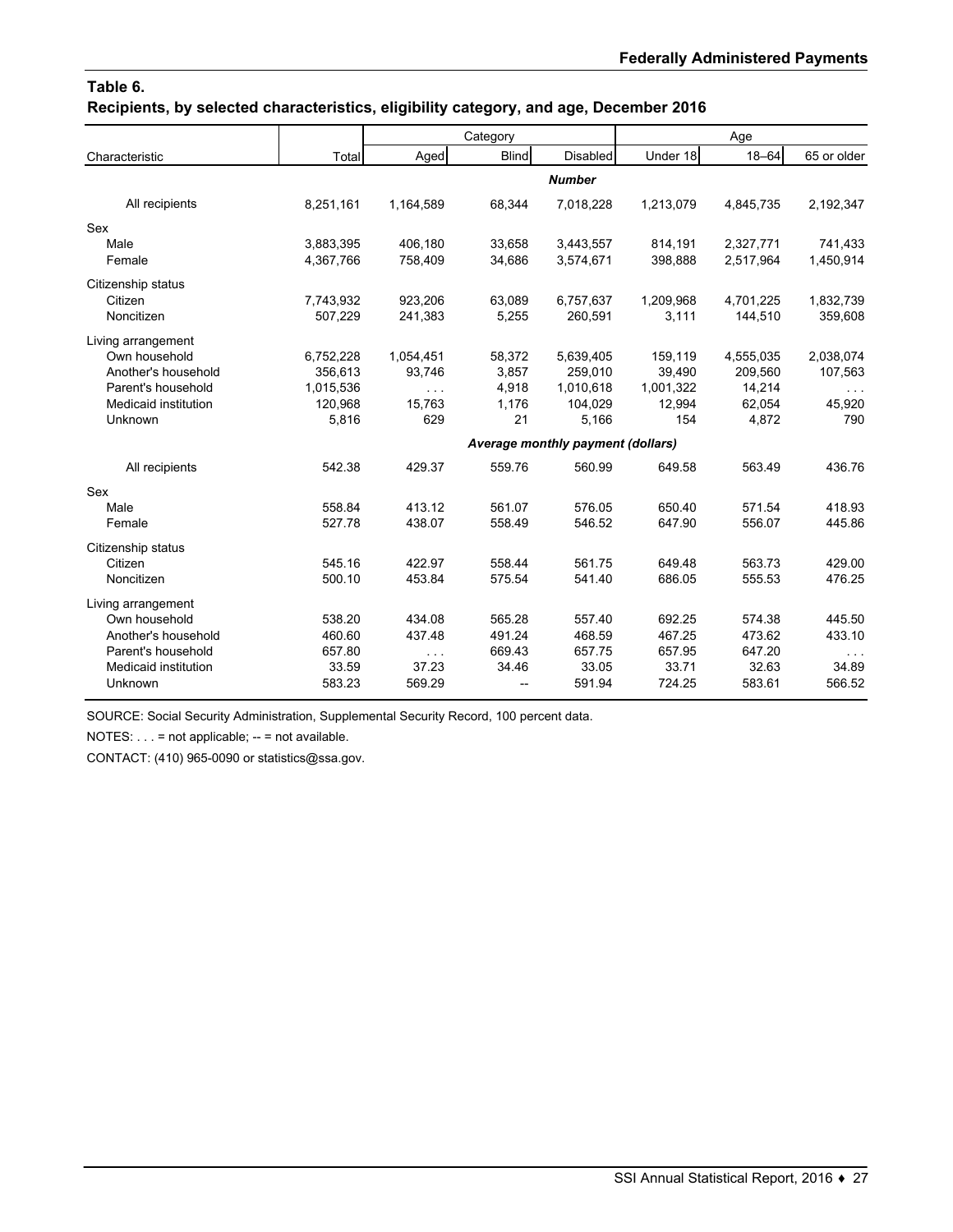## **Table 7.**

# **Recipients, by type of representative payee, eligibility category, and age, December 2016**

|                                           |           |           | Category     |                 |           | Age       |             |
|-------------------------------------------|-----------|-----------|--------------|-----------------|-----------|-----------|-------------|
| Type of payee                             | Total     | Aged      | <b>Blind</b> | <b>Disabled</b> | Under 18  | $18 - 64$ | 65 or older |
| All recipients                            | 8,251,161 | 1,164,589 | 68,344       | 7,018,228       | 1,213,079 | 4,845,735 | 2,192,347   |
| Without payee                             | 5,190,981 | 1,111,109 | 48,119       | 4,031,753       | 990       | 3,202,470 | 1,987,521   |
| With payee                                | 3,060,180 | 53,480    | 20,225       | 2,986,475       | 1,212,089 | 1,643,265 | 204,826     |
| Parent (natural, adoptive, or stepparent) | 1,865,535 | 759       | 12,595       | 1,852,181       | 1.001.076 | 860.793   | 3,666       |
| Spouse                                    | 47,166    | 2,270     | 207          | 44,689          | 5         | 36,279    | 10,882      |
| Child (natural, adoptive, or stepchild)   | 116,948   | 29,441    | 731          | 86.776          | 479       | 47,895    | 68,574      |
| Grandparent                               | 115,529   | 60        | 704          | 114,765         | 72,844    | 42,575    | 110         |
| Other relative                            | 402,895   | 10,481    | 2.411        | 390,003         | 96,450    | 253.358   | 53,087      |
| Nonmental institution                     | 132,727   | 5,497     | 1,137        | 126,093         | 5,859     | 97,372    | 29,496      |
| Mental institution                        | 64.428    | 689       | 501          | 63.238          | 1,354     | 55,833    | 7,241       |
| Financial organization                    | 6.893     | 89        | 36           | 6.768           | 140       | 6.050     | 703         |
| Social agency                             | 121.869   | 1,437     | 923          | 119.509         | 13,204    | 95.549    | 13,116      |
| Public official                           | 15,191    | 461       | 80           | 14.650          | 1,019     | 11,531    | 2,641       |
| Other                                     | 170,999   | 2,296     | 900          | 167,803         | 19,659    | 136,030   | 15,310      |

SOURCE: Social Security Administration, Supplemental Security Record, 100 percent data.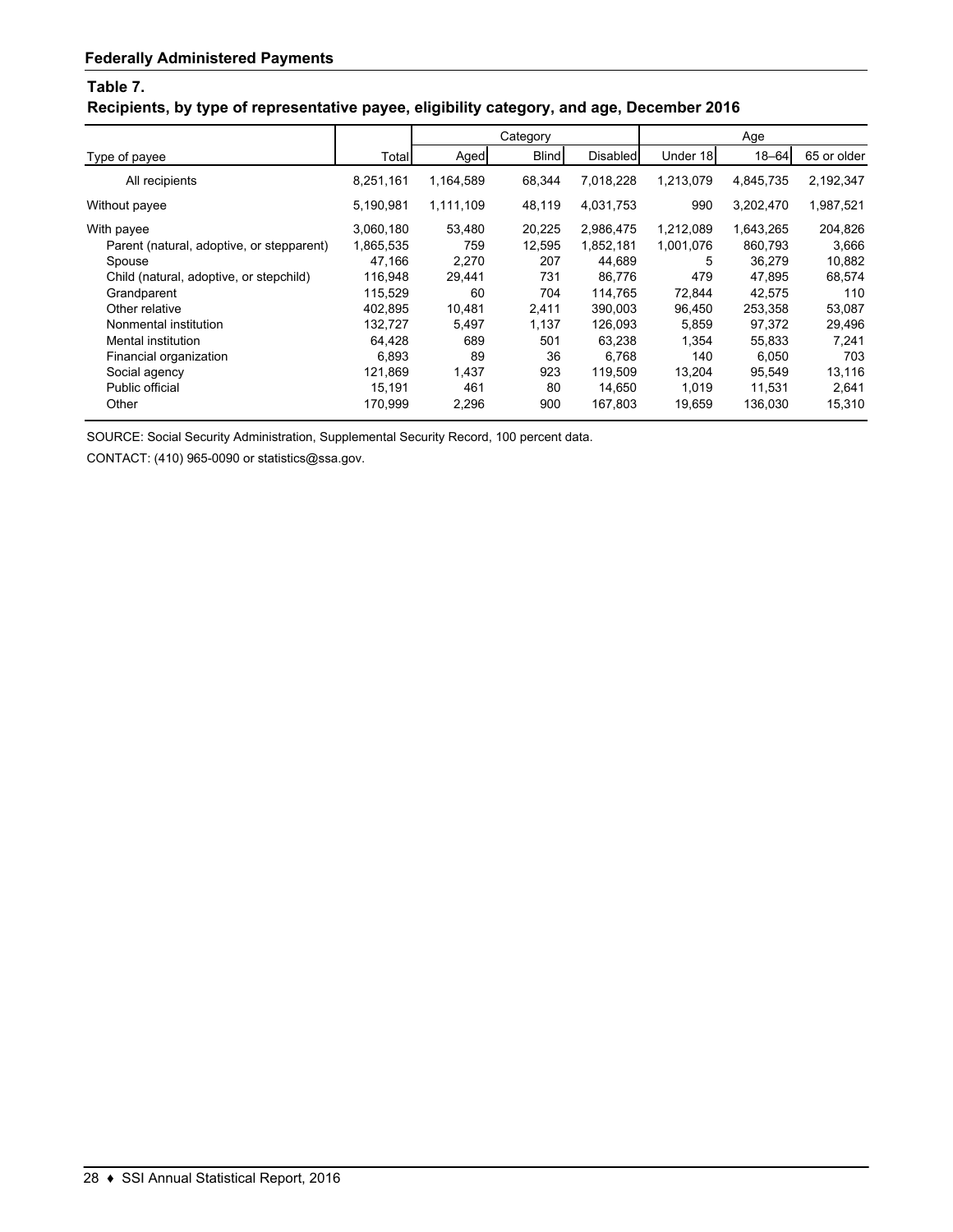## **Table 8. Recipients, by type of income, eligibility category, and age, December 2016**

|                             |           |           | Category     |                 |           | Age       |             |
|-----------------------------|-----------|-----------|--------------|-----------------|-----------|-----------|-------------|
| Type of income              | Total     | Aged      | <b>Blind</b> | <b>Disabled</b> | Under 18  | $18 - 64$ | 65 or older |
| All recipients <sup>a</sup> | 8,251,161 | 1,164,589 | 68.344       | 7,018,228       | 1,213,079 | 4,845,735 | 2,192,347   |
| No other income             | 4,741,119 | 425.839   | 38,499       | 4.276.781       | 882.095   | 3.005.509 | 853,515     |
| Earned income               | 266,405   | 17,526    | 2,967        | 245,912         | 2,769     | 235,742   | 27,894      |
| Unearned income             |           |           |              |                 |           |           |             |
| Social Security benefits    | 2,732,056 | 649,563   | 23,621       | 2,058,872       | 85,398    | 1,427,549 | 1,219,109   |
| Veterans' benefits          | 45,460    | 7.737     | 328          | 37,395          | 8.054     | 22,567    | 14,839      |
| Income based on need        | 24.415    | 1.186     | 148          | 23,081          | 17.957    | 5.218     | 1.240       |
| Workers' compensation       | 3.059     | 322       | 6            | 2.731           | 14        | 2.033     | 1.012       |
| Support from absent parents | 177,012   | $\Omega$  | 833          | 176,179         | 173,479   | 3.533     | $\Omega$    |
| Pensions                    | 53,115    | 33,751    | 218          | 19,146          | 36        | 11.469    | 41,610      |
| Support and maintenance     | 431.261   | 114.815   | 3.332        | 313,114         | 69.134    | 217.091   | 145,036     |
| Asset income <sup>b</sup>   | 40.680    | 10.387    | 505          | 29,788          | 559       | 19.644    | 20,477      |
| Other <sup>c</sup>          | 87,738    | 13,283    | 702          | 73,753          | 5,923     | 62,222    | 19,593      |

SOURCE: Social Security Administration, Supplemental Security Record, 100 percent data.

a. The sum of the entries may be greater than the total because some recipients may receive more than one type of unearned income or both earned and unearned income.

b. Includes income received as rent, interest, dividends, and royalties.

c. Does not include income deemed from a spouse or parent.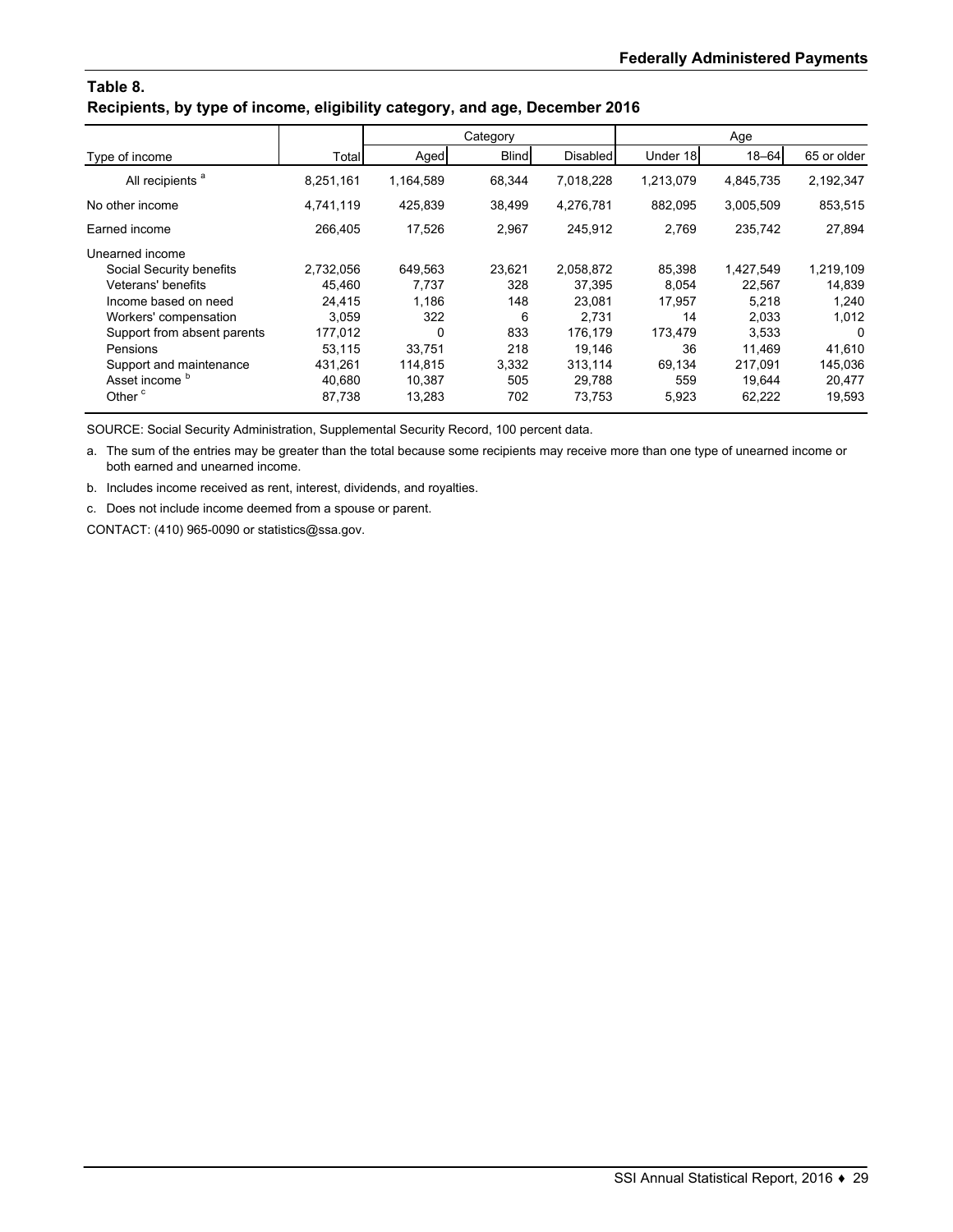## **Table 9.**

**Recipients, by receipt of Social Security, type of income, eligibility category, and age, December 2016**

|                                                               |           |           | Category     |                                   |           | Age       |             |
|---------------------------------------------------------------|-----------|-----------|--------------|-----------------------------------|-----------|-----------|-------------|
| Type of income                                                | Total     | Aged      | <b>Blind</b> | Disabled                          | Under 18  | $18 - 64$ | 65 or older |
|                                                               |           |           |              | <b>Number</b>                     |           |           |             |
| All recipients                                                | 8,251,161 | 1,164,589 | 68,344       | 7,018,228                         | 1,213,079 | 4,845,735 | 2,192,347   |
| <b>With Social Security</b>                                   |           |           |              |                                   |           |           |             |
| No other income                                               | 2,437,533 | 550,255   | 21,201       | 1,866,077                         | 71,457    | 1,286,358 | 1,079,718   |
| Earned income only                                            | 88,432    | 9,780     | 983          | 77,669                            | 229       | 71,713    | 16,490      |
| Unearned income only <sup>a</sup><br>Both earned and unearned | 201,132   | 88,378    | 1,392        | 111,362                           | 13,657    | 66,086    | 121,389     |
| income <sup>a</sup>                                           | 4,959     | 1,150     | 45           | 3,764                             | 55        | 3,392     | 1,512       |
| <b>Without Social Security</b>                                |           |           |              |                                   |           |           |             |
| No other income                                               | 4,741,119 | 425,839   | 38,499       | 4,276,781                         | 882,095   | 3,005,509 | 853,515     |
| Earned income only                                            | 159,265   | 5,387     | 1,812        | 152,066                           | 1,859     | 148,941   | 8,465       |
| Unearned income only <sup>a</sup><br>Both earned and unearned | 604,972   | 82,591    | 4,285        | 518,096                           | 243,101   | 252,040   | 109,831     |
| income <sup>a</sup>                                           | 13,749    | 1,209     | 127          | 12,413                            | 626       | 11,696    | 1,427       |
|                                                               |           |           |              | Average monthly payment (dollars) |           |           |             |
| All recipients                                                | 542.38    | 429.37    | 559.76       | 560.99                            | 649.58    | 563.49    | 436.76      |
| <b>With Social Security</b>                                   |           |           |              |                                   |           |           |             |
| No other income                                               | 263.29    | 261.75    | 285.93       | 263.49                            | 482.22    | 254.56    | 259.31      |
| Earned income only                                            | 250.12    | 249.91    | 249.69       | 250.15                            | 410.44    | 251.39    | 242.62      |
| Unearned income only <sup>a</sup>                             | 224.78    | 199.41    | 248.12       | 245.49                            | 423.64    | 233.90    | 198.12      |
| Both earned and unearned                                      |           |           |              |                                   |           |           |             |
| income <sup>a</sup>                                           | 220.16    | 205.10    | 257.16       | 224.71                            | 409.13    | 226.63    | 200.16      |
| <b>Without Social Security</b>                                |           |           |              |                                   |           |           |             |
| No other income                                               | 702.78    | 676.96    | 727.27       | 705.12                            | 691.07    | 711.15    | 685.34      |
| Earned income only                                            | 550.29    | 489.63    | 560.68       | 552.31                            | 572.45    | 551.45    | 525.20      |
| Unearned income only <sup>a</sup>                             | 562.97    | 548.50    | 590.24       | 565.05                            | 562.23    | 566.39    | 556.72      |
| Both earned and unearned                                      |           |           |              |                                   |           |           |             |
| income <sup>a</sup>                                           | 442.43    | 382.66    | 480.48       | 448.00                            | 461.77    | 447.90    | 390.27      |

SOURCE: Social Security Administration, Supplemental Security Record, 100 percent data.

a. Includes recipients with in-kind unearned income.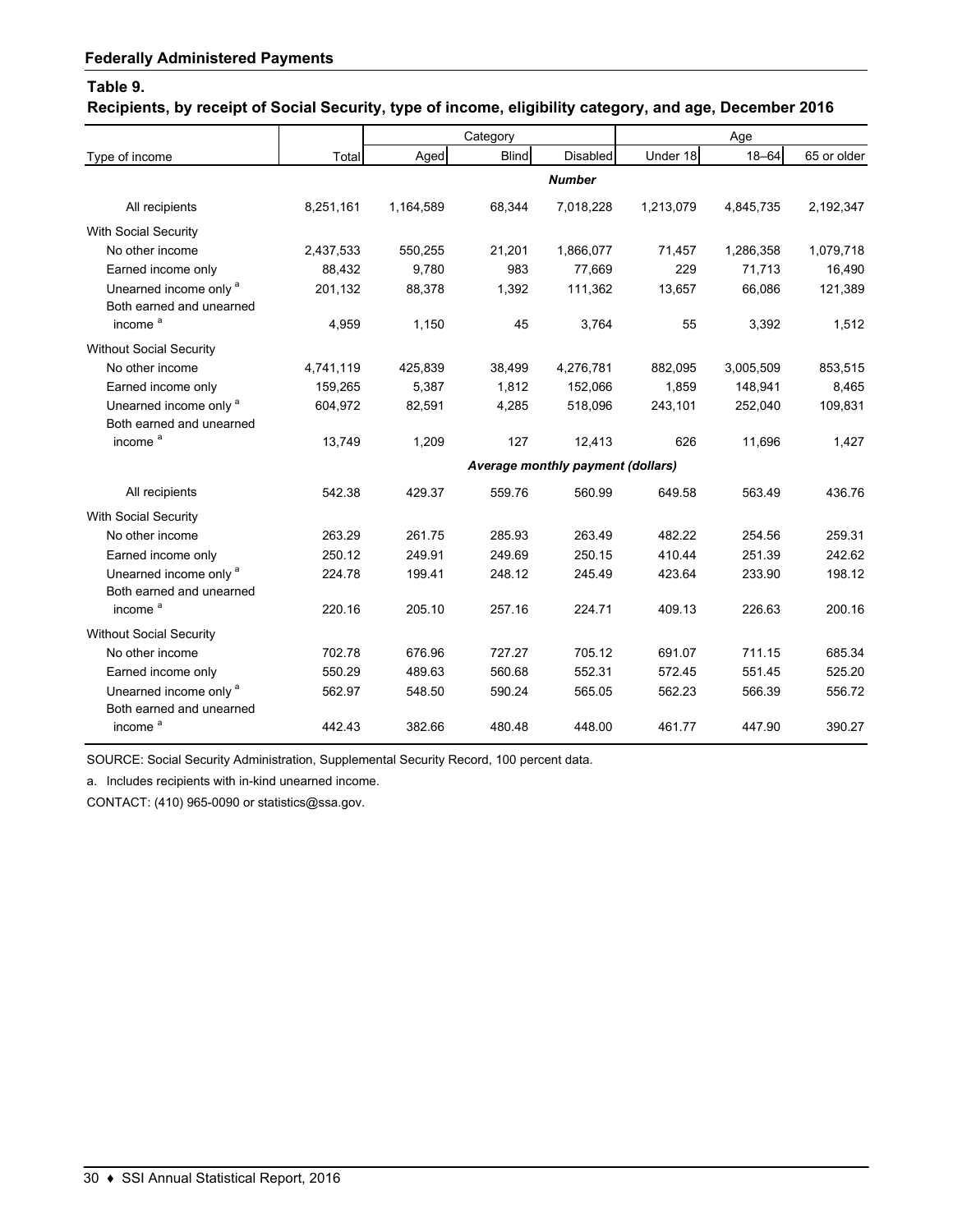## **Table 10. Recipients, by state or other area, eligibility category, and age, December 2016**

|                      |           |           | Category     |           |           | Age       |             |
|----------------------|-----------|-----------|--------------|-----------|-----------|-----------|-------------|
| State or area        | Total     | Aged      | <b>Blind</b> | Disabled  | Under 18  | $18 - 64$ | 65 or older |
| All areas            | 8,251,161 | 1,164,589 | 68,344       | 7,018,228 | 1,213,079 | 4,845,735 | 2,192,347   |
| Alabama              | 167,371   | 8,635     | 868          | 157,868   | 23,966    | 115,304   | 28,101      |
| Alaska               | 12,468    | 1,769     | 80           | 10,619    | 1,197     | 8,093     | 3,178       |
| Arizona              | 118,913   | 16,682    | 1,085        | 101,146   | 18,341    | 69,892    | 30,680      |
| Arkansas             | 108,596   | 5,180     | 658          | 102,758   | 26,398    | 67,478    | 14,720      |
| California           | 1,277,078 | 359,851   | 18,111       | 899,116   | 108,487   | 593,365   | 575,226     |
| Colorado             | 72,576    | 9,861     | 526          | 62,189    | 9,219     | 45,779    | 17,578      |
| Connecticut          | 64,607    | 7,010     | 452          | 57,145    | 8,464     | 40,624    | 15,519      |
| Delaware             | 16,884    | 1,225     | 89           | 15,570    | 3,444     | 10,657    | 2,783       |
| District of Columbia | 26,838    | 2,070     | 129          | 24,639    | 3,953     | 17,801    | 5,084       |
| Florida              | 575,195   | 139,554   | 3,277        | 432,364   | 101,512   | 271,775   | 201,908     |
| Georgia              | 258,528   | 24,794    | 2,051        | 231,683   | 44,183    | 160,487   | 53,858      |
| Hawaii               | 24,221    | 5,648     | 176          | 18,397    | 1,420     | 13,851    | 8,950       |
| Idaho                | 30,712    | 1,809     | 229          | 28,674    | 5,248     | 21,116    | 4,348       |
| Illinois             | 272,247   | 30,756    | 2,469        | 239,022   | 37,849    | 168,794   | 65,604      |
| Indiana              | 128,340   | 5,467     | 915          | 121,958   | 23,270    | 90,275    | 14,795      |
| lowa                 | 50,958    | 3,171     | 677          | 47,110    | 7,748     | 35,751    | 7,459       |
| Kansas               | 48,064    | 2,910     | 366          | 44,788    | 8,991     | 31,972    | 7,101       |
| Kentucky             | 180,639   | 9,344     | 1,099        | 170,196   | 25,869    | 122,562   | 32,208      |
| Louisiana            | 177,526   | 11,545    | 1,378        | 164,603   | 33,354    | 112,040   | 32,132      |
| Maine                | 37,313    | 1,738     | 228          | 35,347    | 3,996     | 27,842    | 5,475       |
| Maryland             | 120,670   | 15,255    | 733          | 104,682   | 19,046    | 74,550    | 27,074      |
| Massachusetts        | 186,783   | 23,237    | 2,299        | 161,247   | 22,227    | 113,963   | 50,593      |
| Michigan             | 274,059   | 18,752    | 1,651        | 253,656   | 37,777    | 189,211   | 47,071      |
| Minnesota            | 93,806    | 11,022    | 749          | 82,035    | 12,962    | 58,693    | 22,151      |
| Mississippi          | 120,696   | 8,124     | 940          | 111,632   | 21,002    | 76,622    | 23,072      |
| Missouri             | 138,515   | 6,958     | 917          | 130,640   | 20,547    | 98,123    | 19,845      |
| Montana              | 18,287    | 1,332     | 129          | 16,826    | 2,393     | 12,589    | 3,305       |
| Nebraska             | 27,867    | 2,256     | 228          | 25,383    | 3,875     | 19,297    | 4,695       |
| Nevada               | 55,199    | 13,469    | 728          | 41,002    | 10,500    | 30,180    | 14,519      |
| New Hampshire        | 19,262    | 885       | 132          | 18,245    | 2,310     | 14,744    | 2,208       |
| New Jersey           | 182,381   | 36,681    | 805          | 144,895   | 24,926    | 97,779    | 59,676      |
| New Mexico           | 63,636    | 8,336     | 481          | 54,819    | 8,500     | 37,671    | 17,465      |
| New York             | 644,944   | 118,522   | 3,032        | 523,390   | 86,865    | 329,055   | 229,024     |
| North Carolina       | 233,263   | 17,837    | 1,842        | 213,584   | 40,415    | 149,107   | 43,741      |
| North Dakota         | 8,206     | 662       | 63           | 7,481     | 1,013     | 5,624     | 1,569       |
| Ohio                 | 310,318   | 15,719    | 1,962        | 292,637   | 45,434    | 218,100   | 46,784      |
| Oklahoma             | 96,368    | 5,960     | 638          | 89,770    | 16,465    | 64,903    | 15,000      |
| Oregon               | 87,343    | 9,384     | 635          | 77,324    | 10,717    | 57,990    | 18,636      |
| Pennsylvania         | 363,371   | 23,952    | 1,976        | 337,443   | 65,105    | 230,791   | 67,475      |
| Rhode Island         | 33,228    | 3,269     | 158          | 29,801    | 4,189     | 21,594    | 7,445       |
| South Carolina       | 117,205   | 7,839     | 1,234        | 108,132   | 19,372    | 76,005    | 21,828      |
| South Dakota         | 14,718    | 1,443     | 125          | 13,150    | 2,465     | 9,173     | 3,080       |
| Tennessee            | 180,057   | 11,175    | 1,456        | 167,426   | 22,850    | 125,092   | 32,115      |
| Texas                | 657,595   | 104,692   | 6,825        | 546,078   | 137,497   | 341,855   | 178,243     |
| Utah                 | 31,323    | 2,765     | 237          | 28,321    | 5,089     | 20,867    | 5,367       |
|                      |           |           |              |           |           |           | (Continued) |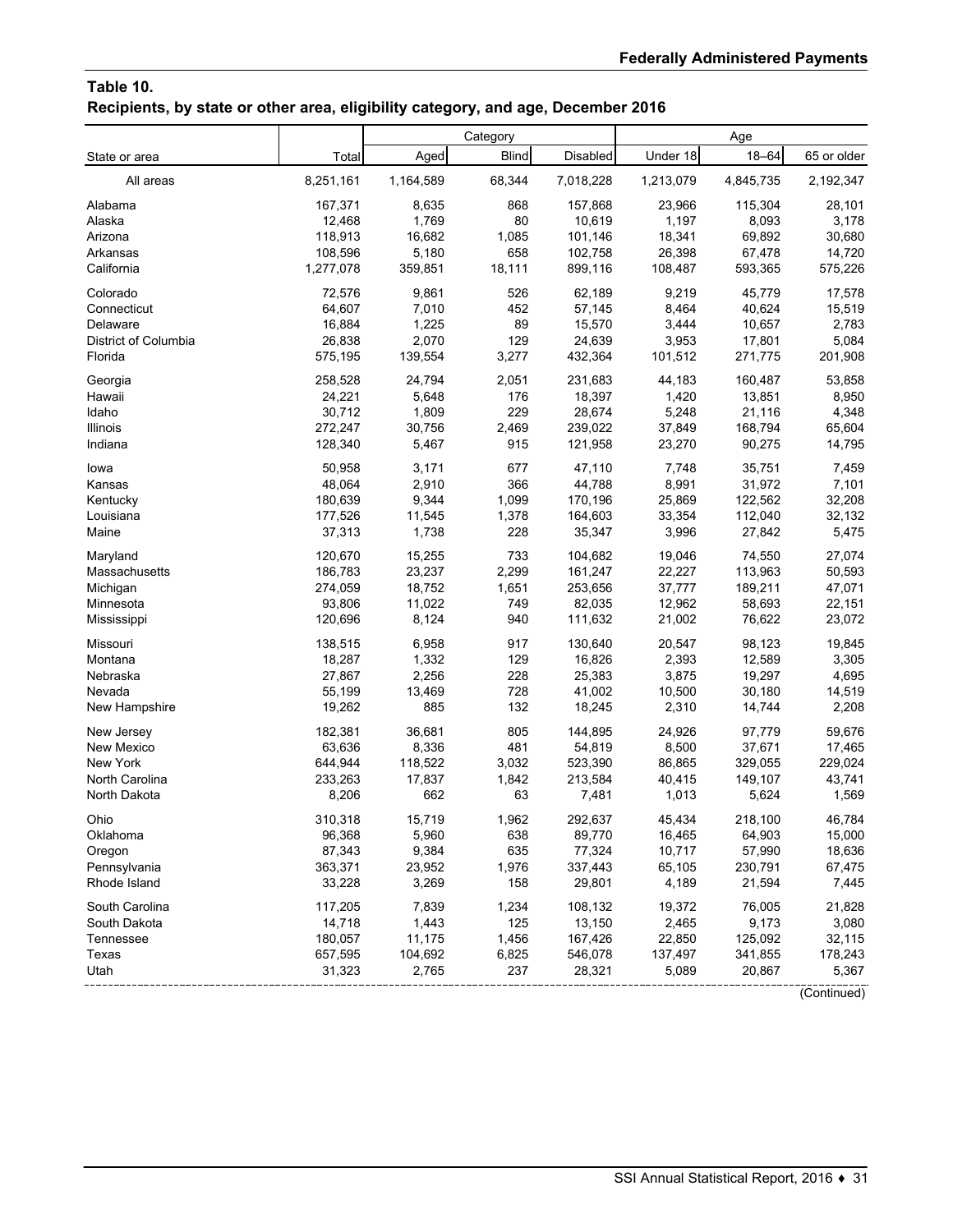## **Table 10.**

# **Recipients, by state or other area, eligibility category, and age, December 2016—***Continued*

|                          |         |        | Category     |                 |          | Age       |             |
|--------------------------|---------|--------|--------------|-----------------|----------|-----------|-------------|
| State or area            | Total   | Aged   | <b>Blind</b> | <b>Disabled</b> | Under 18 | $18 - 64$ | 65 or older |
| Vermont                  | 15.617  | 972    | 73           | 14.572          | 1.482    | 11.518    | 2,617       |
| Virginia                 | 156.523 | 18.056 | 1,135        | 137.332         | 22.758   | 99.237    | 34,528      |
| Washington               | 150.570 | 17.393 | 891          | 132.286         | 17.227   | 97.474    | 35,869      |
| West Virginia            | 74.707  | 2,383  | 467          | 71.857          | 7,925    | 54,776    | 12,006      |
| Wisconsin                | 117.819 | 6,784  | 896          | 110.139         | 22.063   | 78.233    | 17,523      |
| Wyoming                  | 6,702   | 304    | 39           | 6,359           | 889      | 4,908     | 905         |
| Outlying area            |         |        |              |                 |          |           |             |
| Northern Mariana Islands | 1.049   | 152    | 5            | 892             | 285      | 553       | 211         |

SOURCE: Social Security Administration, Supplemental Security Record, 100 percent data.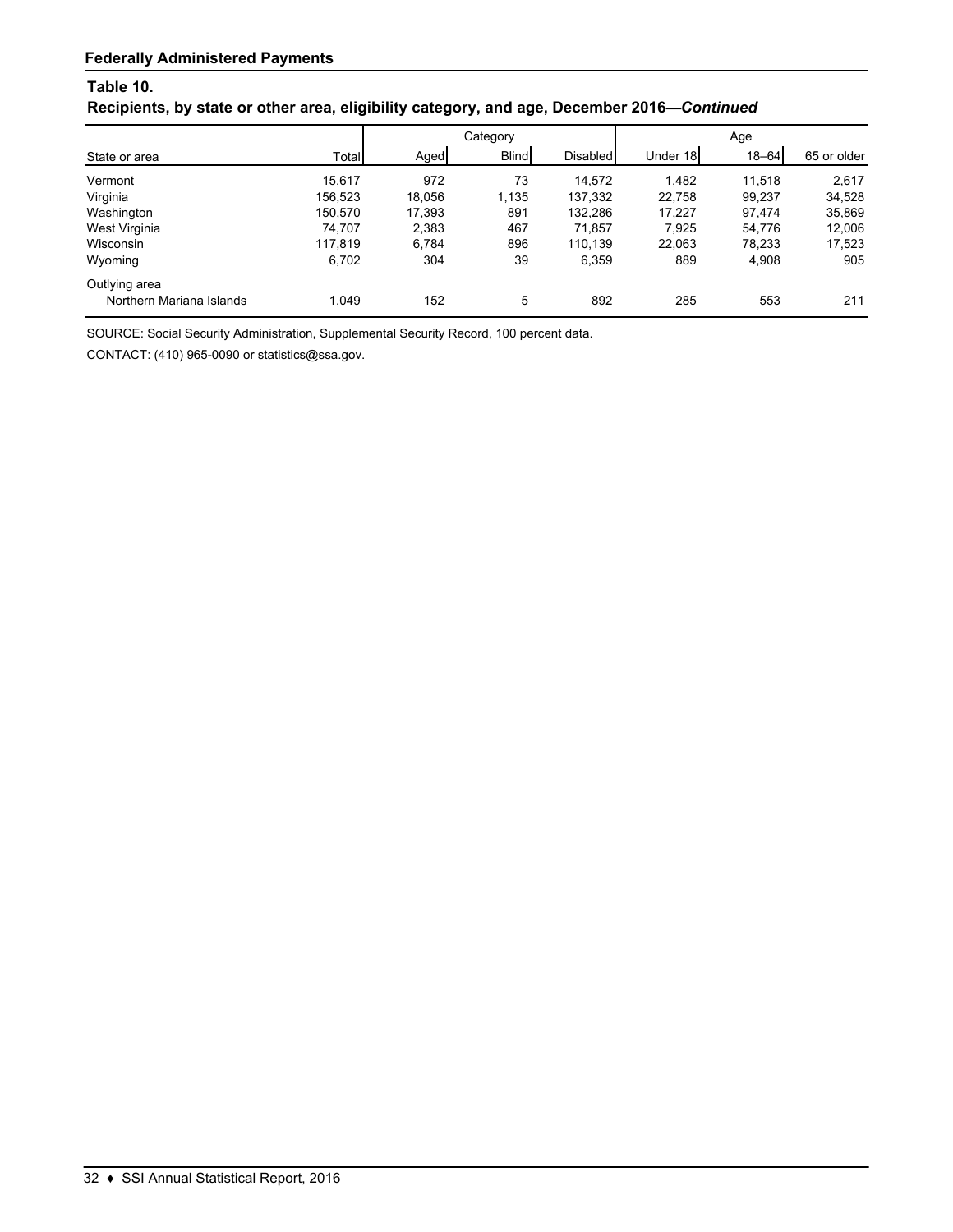## **Table 11. Average monthly payment, by state or other area, eligibility category, and age, December 2016 (in dollars)**

|                      |        |        | Category     |          |          | Age       |             |
|----------------------|--------|--------|--------------|----------|----------|-----------|-------------|
| State or area        | Total  | Aged   | <b>Blind</b> | Disabled | Under 18 | $18 - 64$ | 65 or older |
| All areas            | 542.38 | 429.37 | 559.76       | 560.99   | 649.58   | 563.49    | 436.76      |
| Alabama              | 514.06 | 264.15 | 499.01       | 527.75   | 647.25   | 533.14    | 322.50      |
| Alaska               | 504.35 | 333.40 | 480.91       | 533.19   | 592.89   | 544.00    | 370.92      |
| Arizona              | 534.55 | 388.39 | 544.27       | 558.55   | 652.93   | 562.14    | 401.28      |
| Arkansas             | 523.26 | 237.78 | 497.59       | 537.83   | 655.12   | 522.40    | 292.69      |
| California           | 612.67 | 518.11 | 664.84       | 649.48   | 706.94   | 667.78    | 538.20      |
| Colorado             | 522.48 | 415.17 | 534.19       | 539.44   | 622.94   | 546.99    | 406.27      |
| Connecticut          | 532.10 | 405.24 | 527.41       | 547.69   | 643.58   | 550.92    | 422.39      |
| Delaware             | 536.48 | 382.76 | 526.01       | 548.71   | 628.02   | 545.50    | 389.61      |
| District of Columbia | 582.58 | 394.91 | 544.43       | 598.53   | 658.82   | 608.81    | 431.13      |
| Florida              | 527.21 | 446.89 | 519.96       | 553.26   | 643.25   | 548.40    | 440.70      |
| Georgia              | 522.61 | 323.42 | 522.08       | 543.97   | 646.89   | 548.06    | 345.07      |
| Hawaii               | 550.79 | 427.07 | 581.90       | 588.52   | 620.81   | 602.55    | 459.86      |
| Idaho                | 520.80 | 325.23 | 534.61       | 533.06   | 619.20   | 532.30    | 347.56      |
| Illinois             | 547.14 | 423.88 | 546.39       | 563.03   | 655.87   | 564.12    | 441.27      |
| Indiana              | 539.69 | 342.56 | 512.61       | 548.74   | 647.43   | 541.42    | 360.26      |
| lowa                 | 511.54 | 314.23 | 492.83       | 525.12   | 630.42   | 521.06    | 343.17      |
| Kansas               | 524.42 | 348.14 | 518.17       | 535.98   | 636.63   | 529.10    | 362.53      |
| Kentucky             | 523.77 | 282.19 | 513.70       | 537.12   | 653.21   | 543.99    | 343.88      |
| Louisiana            | 528.50 | 279.48 | 504.76       | 546.18   | 656.41   | 545.73    | 336.29      |
| Maine                | 501.49 | 281.47 | 514.81       | 512.25   | 626.79   | 518.24    | 325.19      |
| Maryland             | 551.78 | 430.11 | 546.48       | 569.51   | 632.09   | 575.87    | 428.91      |
| Massachusetts        | 526.92 | 438.01 | 501.02       | 540.15   | 625.06   | 543.66    | 446.41      |
| Michigan             | 552.97 | 427.26 | 549.10       | 562.27   | 651.42   | 564.00    | 429.81      |
| Minnesota            | 543.46 | 480.76 | 561.69       | 551.75   | 627.72   | 544.95    | 490.60      |
| Mississippi          | 508.76 | 230.31 | 480.99       | 529.29   | 650.28   | 531.83    | 304.54      |
| Missouri             | 517.57 | 329.97 | 502.90       | 527.67   | 642.34   | 525.28    | 351.00      |
| Montana              | 502.00 | 296.37 | 524.03       | 518.16   | 638.19   | 520.92    | 331.98      |
| Nebraska             | 507.33 | 362.49 | 499.14       | 520.33   | 620.89   | 520.35    | 360.92      |
| Nevada               | 545.83 | 419.40 | 609.81       | 586.38   | 652.93   | 570.30    | 417.90      |
| New Hampshire        | 506.14 | 384.63 | 479.35       | 512.25   | 608.14   | 510.99    | 367.94      |
| New Jersey           | 526.88 | 421.65 | 499.63       | 553.65   | 649.60   | 557.07    | 426.38      |
| New Mexico           | 506.16 | 311.09 | 513.84       | 535.89   | 650.84   | 545.41    | 351.67      |
| New York             | 533.90 | 418.29 | 526.81       | 560.12   | 652.16   | 562.39    | 448.28      |
| North Carolina       | 513.08 | 287.63 | 510.82       | 531.87   | 639.70   | 534.16    | 324.46      |
| North Dakota         | 482.92 | 378.77 | 496.56       | 492.09   | 578.74   | 498.00    | 367.51      |
| Ohio                 | 548.88 | 390.06 | 531.18       | 557.54   | 652.27   | 557.50    | 408.77      |
| Oklahoma             | 523.94 | 286.19 | 515.29       | 539.81   | 639.56   | 540.64    | 325.32      |
| Oregon               | 532.19 | 390.44 | 518.00       | 549.52   | 628.28   | 557.78    | 397.77      |
| Pennsylvania         | 557.17 | 397.97 | 529.44       | 568.63   | 651.40   | 566.79    | 433.90      |
| Rhode Island         | 528.82 | 377.04 | 507.69       | 545.60   | 644.75   | 549.23    | 404.72      |
| South Carolina       | 512.95 | 272.24 | 508.56       | 530.48   | 635.03   | 535.31    | 327.27      |
| South Dakota         | 497.69 | 359.87 | 503.27       | 512.86   | 606.20   | 513.62    | 364.53      |
| Tennessee            | 519.39 | 291.50 | 523.85       | 534.56   | 641.68   | 543.36    | 339.56      |
| Texas                | 508.81 | 339.23 | 517.91       | 541.24   | 639.50   | 540.22    | 347.98      |
| Utah                 | 525.63 | 417.72 | 531.05       | 536.17   | 598.27   | 537.00    | 413.08      |
|                      |        |        |              |          |          |           |             |

(Continued)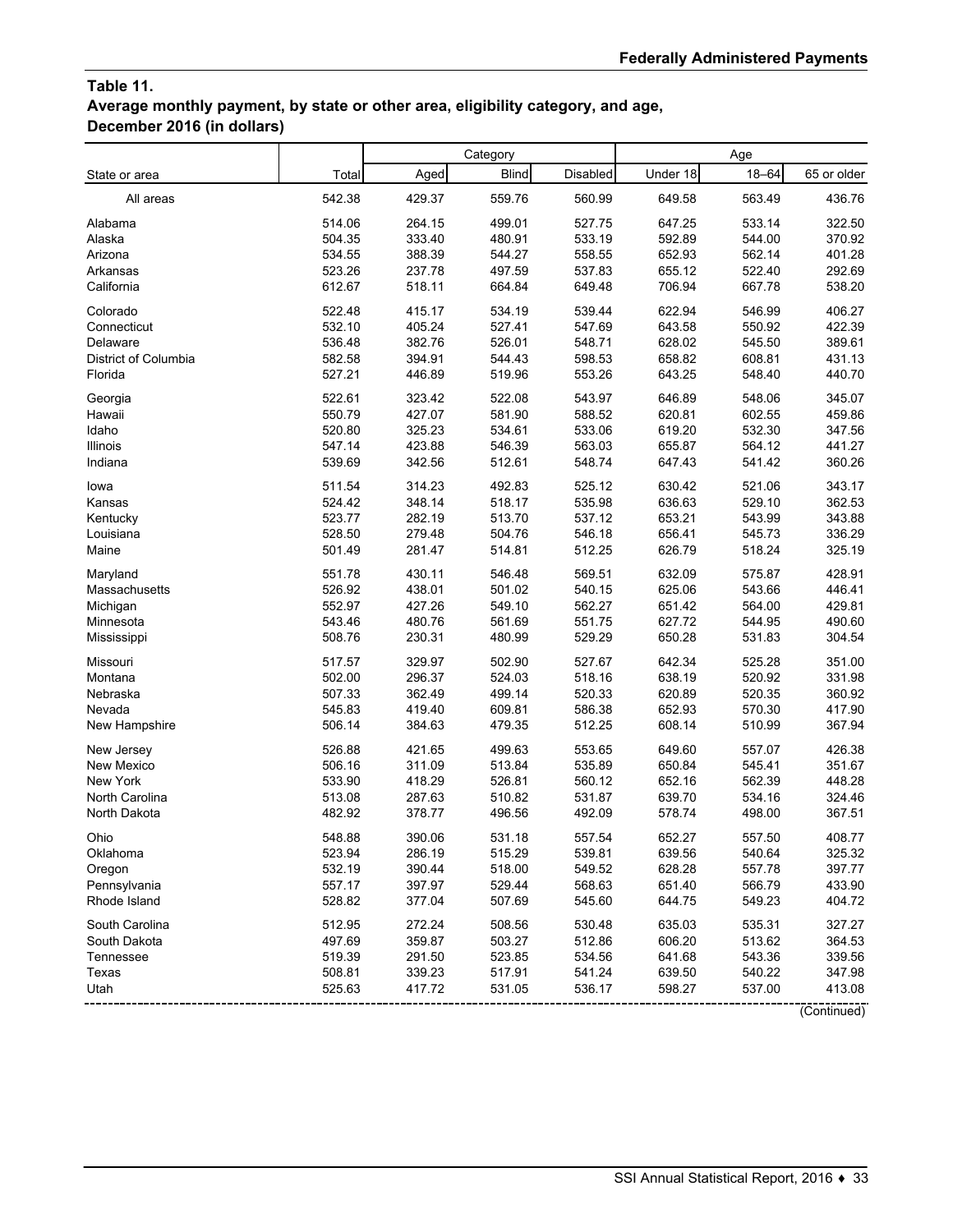#### **Table 11.**

## **Average monthly payment, by state or other area, eligibility category, and age, December 2016 (in dollars)—***Continued*

|                          |        | Category |              |                 | Age      |           |             |  |
|--------------------------|--------|----------|--------------|-----------------|----------|-----------|-------------|--|
| State or area            | Total  | Aged     | <b>Blind</b> | <b>Disabled</b> | Under 18 | $18 - 64$ | 65 or older |  |
| Vermont                  | 522.60 | 360.32   | 456.62       | 533.65          | 670.87   | 538.48    | 368.61      |  |
| Virginia                 | 521.71 | 395.47   | 516.92       | 538.35          | 629.35   | 542.26    | 391.89      |  |
| Washington               | 549.55 | 471.87   | 537.17       | 559.86          | 624.71   | 566.38    | 467.98      |  |
| West Virginia            | 530.03 | 271.98   | 506.87       | 538.75          | 640.89   | 551.76    | 357.99      |  |
| <b>Wisconsin</b>         | 535.56 | 342.49   | 525.00       | 547.56          | 642.63   | 539.35    | 384.46      |  |
| Wyoming                  | 499.36 | 254.54   | 457.26       | 511.28          | 604.93   | 517.02    | 301.10      |  |
| Outlying area            |        |          |              |                 |          |           |             |  |
| Northern Mariana Islands | 597.70 | 447.61   | 565.20       | 623.35          | 686.27   | 608.63    | 450.31      |  |

SOURCE: Social Security Administration, Supplemental Security Record, 100 percent data.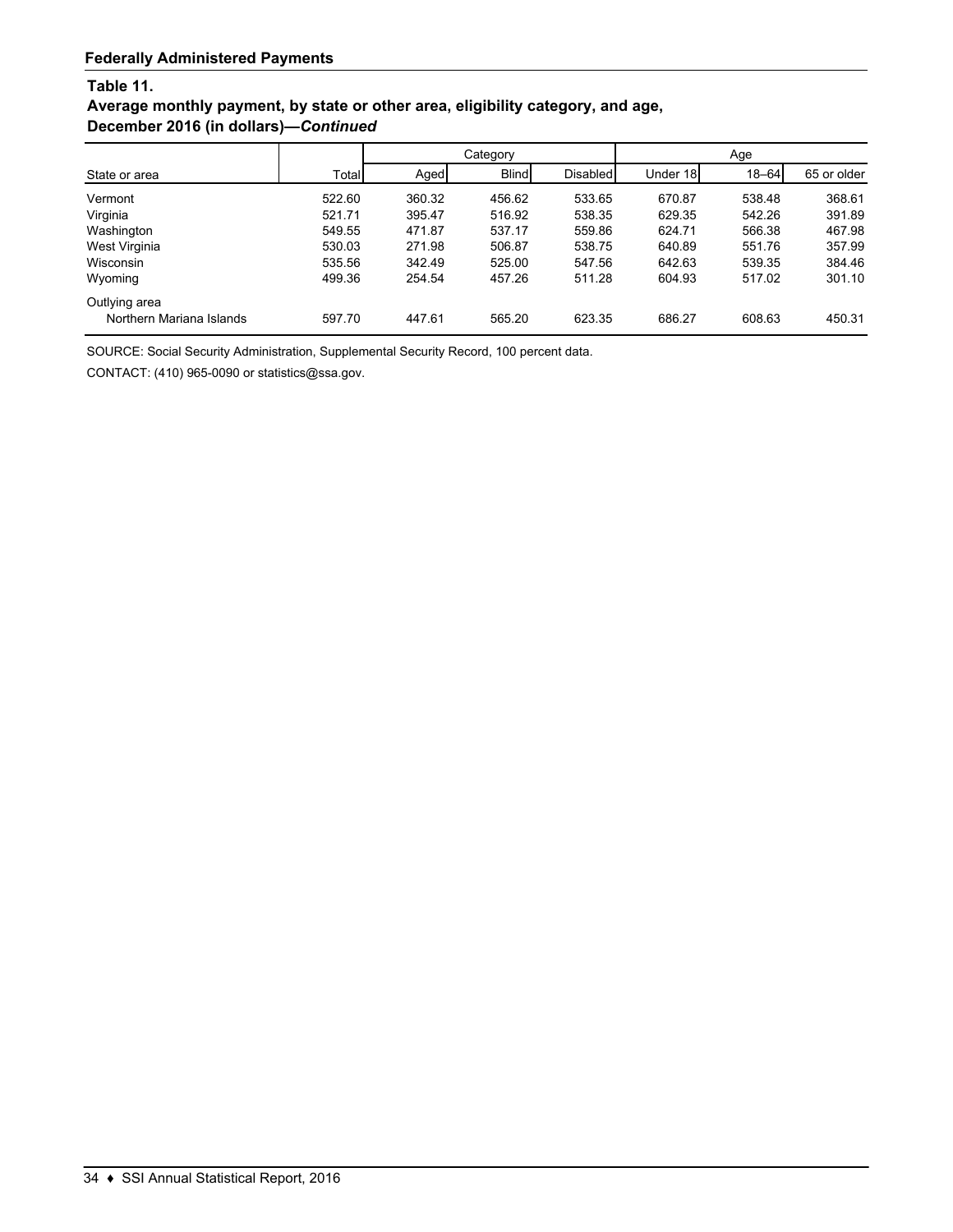## **Table 12. Recipients and their average income, by type of income and marital status, December 2016**

|                                 |                             |           | Eligible individual |           |            |                      | Eligible individual with eligible spouse |                      |                      |           | Eligible individual with ineligible spouse |                      |
|---------------------------------|-----------------------------|-----------|---------------------|-----------|------------|----------------------|------------------------------------------|----------------------|----------------------|-----------|--------------------------------------------|----------------------|
|                                 | All recipients <sup>a</sup> |           | with no spouse      |           | Individual |                      | Spouse                                   |                      | Individual           |           | Spouse                                     |                      |
|                                 |                             | Average   |                     | Average   |            | Average              |                                          | Average              |                      | Average   |                                            | Average              |
|                                 |                             | income    |                     | income    |            | income               |                                          | income               |                      | income    |                                            | income               |
| Type of income                  | Number                      | (dollars) | Number              | (dollars) | Number     | (dollars)            |                                          | Number (dollars)     | Number               | (dollars) | Number                                     | (dollars)            |
| Total <sup>b</sup>              | 8,251,161                   | $\cdots$  | 7.427.458           | $\cdots$  | 266,713    | $\cdots$             | 266,713                                  | $\cdots$             | 290,277              | .         | 290,277                                    | $\cdots$             |
| No other income                 | 4,741,115                   | $\ldots$  | 4.302.997           | $\ldots$  | 129,902    | $\sim$ $\sim$ $\sim$ | 130.629                                  | $\ldots$             | 177.587              | $\cdots$  | 141.328                                    | $\ldots$             |
| With income                     | 3,510,046                   | 474       | 3,124,461           | 477       | 136,811    | 452                  | 136.084                                  | 404                  | 112.690              | 493       | 148,949                                    | 996                  |
| Earned income only              | 159.267                     | 460       | 151.725             | 447       | 1,443      | 728                  | 1,832                                    | 696                  | 4,267                | 728       | 86,554                                     | 1,267                |
| Unearned income only            | 3,243,639                   | 466       | 2.871.907           | 470       | 133,695    | 443                  | 131,611                                  | 390                  | 106,426              | 475       | 56,876                                     | 557                  |
| Both earned and                 |                             |           |                     |           |            |                      |                                          |                      |                      |           |                                            |                      |
| unearned income                 | 107,140                     | 751       | 100,829             | 741       | 1,673      | 899                  | 2,641                                    | 891                  | 1,997                | 938       | 5,519                                      | 1,264                |
| With earned income <sup>b</sup> | 266.406                     | 393       | 252.553             | 381       | 3.116      | 589                  | 4.473                                    | 583                  | 6.264                | 651       | 92.073                                     | 1.245                |
| Wages                           | 235,333                     | 408       | 226,184             | 394       | 2,045      | 725                  | 3,028                                    | 708                  | 4,076                | 792       | 68,404                                     | 1,382                |
| Self-employment income          | 32,222                      | 267       | 27,423              | 253       | 1,086      | 324                  | 1,481                                    | 313                  | 2,232                | 381       | 24,855                                     | 806                  |
| With unearned income b          | 3,350,779                   | 465       | 2.972.736           | 469       | 135.368    | 443                  | 134.252                                  | 390                  | 108.423              | 475       | 62.395                                     | 540                  |
| Social Security benefits        | 2.732.061                   | 512       | 2.401.934           | 519       | 119.934    | 465                  | 119.873                                  | 405                  | 90.320               | 516       | 43,543                                     | 615                  |
| Veterans' benefits              | 45,460                      | 191       | 42,477              | 189       | 357        | 258                  | 382                                      | 240                  | 2,244                | 219       | 3,006                                      | 554                  |
| Income based on need            | 24.415                      | 209       | 22,889              | 214       | 206        | 108                  | 372                                      | 123                  | 948                  | 131       | 10,383                                     | 149                  |
| Workers' compensation           | 3.059                       | 416       | 2.672               | 412       | 112        | 395                  | 109                                      | 439                  | 166                  | 477       | 374                                        | 846                  |
| Support from absent parents     | 176,142                     | 229       | 176.142             | 229       | $\cdots$   | $\cdots$             | $\sim$ $\sim$ $\sim$                     | $\sim$ $\sim$ $\sim$ | $\sim$ $\sim$ $\sim$ | $\cdots$  | $\sim$ $\sim$ $\sim$                       | $\sim$ $\sim$ $\sim$ |
| Pensions                        | 53,115                      | 193       | 41,206              | 198       | 5,458      | 177                  | 4,559                                    | 154                  | 1,892                | 213       | 2,239                                      | 326                  |
| Support and maintenance         | 431,256                     | 179       | 372,594             | 184       | 20.840     | 134                  | 19.954                                   | 133                  | 17.868               | 168       | 956                                        | 164                  |
| Asset income <sup>c</sup>       | 40,680                      | 18        | 37,376              | 16        | 1,490      | 26                   | 1,091                                    | 23                   | 723                  | 92        | 598                                        | 158                  |
| Other <sup>d</sup>              | 88,607                      | 205       | 81,899              | 207       | 1,879      | 141                  | 1,695                                    | 125                  | 3,134                | 241       | 4,823                                      | 502                  |

SOURCE: Social Security Administration, Supplemental Security Record, 100 percent data.

NOTE: . . . = not applicable.

a. Does not include ineligible spouses.

b. The sum of the entries may be greater than the total because some recipients may receive more than one type of earned or unearned income or both earned and unearned income.

c. Includes income received as rent, interest, dividends, and royalties.

d. Does not include income deemed from a spouse or parent.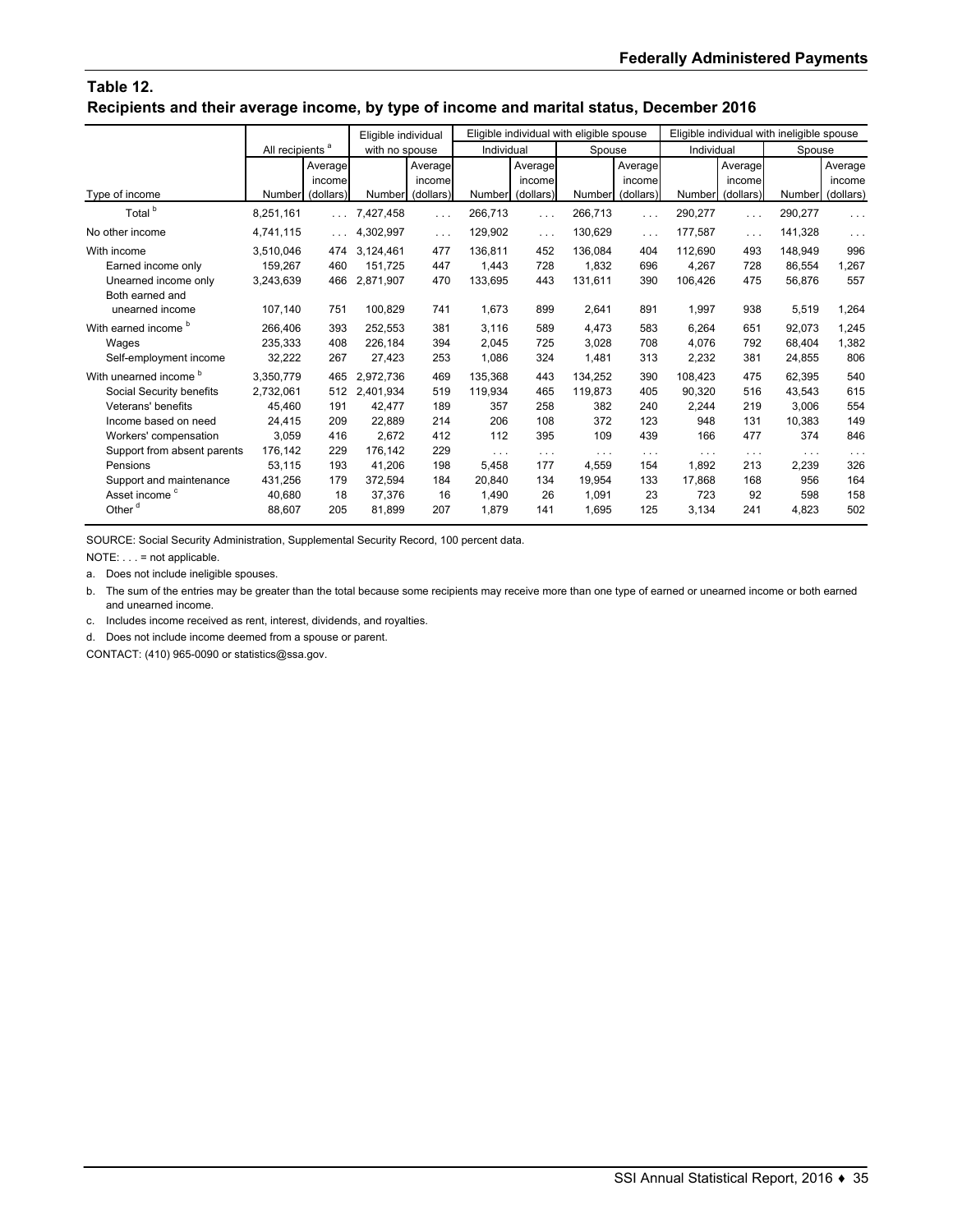## **Table 13.**

# **Recipients as a percentage of resident population, by state, December 2016**

|                                                              |                                                              | Recipients                                        |                                                |
|--------------------------------------------------------------|--------------------------------------------------------------|---------------------------------------------------|------------------------------------------------|
| State                                                        | Resident population <sup>a</sup>                             | Number                                            | Percentage of resident<br>population           |
| <b>United States</b>                                         | 323, 127, 513                                                | $b$ 8,250,112                                     | 2.6                                            |
| Alabama                                                      | 4,863,300                                                    | 167,371                                           | 3.4                                            |
| Alaska                                                       | 741,894                                                      | 12,468                                            | 1.7                                            |
| Arizona                                                      | 6,931,071                                                    | 118,913                                           | 1.7                                            |
| Arkansas                                                     | 2,988,248                                                    | 108,596                                           | 3.6                                            |
| California                                                   | 39,250,017                                                   | 1,277,078                                         | 3.3                                            |
| Colorado                                                     | 5,540,545                                                    | 72,576                                            | 1.3                                            |
| Connecticut                                                  | 3,576,452                                                    | 64,607                                            | 1.8                                            |
| Delaware                                                     | 952,065                                                      | 16,884                                            | 1.8                                            |
| District of Columbia                                         | 681,170                                                      | 26,838                                            | 3.9                                            |
| Florida                                                      | 20,612,439                                                   | 575,195                                           | 2.8                                            |
| Georgia                                                      | 10,310,371                                                   | 258,528                                           | 2.5                                            |
| Hawaii                                                       | 1,428,557                                                    | 24,221                                            | 1.7                                            |
| Idaho                                                        | 1,683,140                                                    | 30,712                                            | 1.8                                            |
| Illinois                                                     | 12,801,539                                                   | 272,247                                           | 2.1                                            |
| Indiana                                                      | 6,633,053                                                    | 128,340                                           | 1.9                                            |
| lowa                                                         | 3,134,693                                                    | 50,958                                            | 1.6                                            |
| Kansas                                                       | 2,907,289                                                    | 48,064                                            | 1.7                                            |
| Kentucky                                                     | 4,436,974                                                    | 180,639                                           | 4.1                                            |
| Louisiana                                                    | 4,681,666                                                    | 177,526                                           | 3.8                                            |
| Maine                                                        | 1,331,479                                                    | 37,313                                            | 2.8                                            |
| Maryland                                                     | 6,016,447                                                    | 120,670                                           | 2.0                                            |
| Massachusetts                                                | 6,811,779                                                    | 186,783                                           | 2.7                                            |
| Michigan                                                     | 9,928,300                                                    | 274,059                                           | 2.8                                            |
| Minnesota                                                    | 5,519,952                                                    | 93,806                                            | 1.7                                            |
| Mississippi                                                  | 2,988,726                                                    | 120,696                                           | 4.0                                            |
| Missouri                                                     | 6,093,000                                                    | 138,515                                           | 2.3                                            |
| Montana                                                      | 1,042,520                                                    | 18,287                                            | 1.8                                            |
| Nebraska                                                     | 1,907,116                                                    | 27,867                                            | 1.5                                            |
| Nevada                                                       | 2,940,058                                                    | 55,199                                            | 1.9                                            |
| New Hampshire                                                | 1,334,795                                                    | 19,262                                            | 1.4                                            |
| New Jersey                                                   | 8,944,469                                                    | 182,381                                           | 2.0                                            |
| New Mexico                                                   | 2,081,015                                                    | 63,636                                            | 3.1                                            |
| New York                                                     | 19,745,289                                                   | 644,944                                           | 3.3                                            |
| North Carolina                                               | 10,146,788                                                   | 233,263                                           | 2.3                                            |
| North Dakota                                                 | 757,952                                                      | 8,206                                             | 1.1                                            |
| Ohio                                                         | 11,614,373                                                   | 310,318                                           | 2.7                                            |
| Oklahoma                                                     | 3,923,561                                                    | 96,368                                            | 2.5                                            |
| Oregon                                                       | 4,093,465                                                    | 87,343                                            | 2.1                                            |
| Pennsylvania                                                 | 12,784,227                                                   | 363,371                                           | 2.8                                            |
| Rhode Island                                                 | 1,056,426                                                    | 33,228                                            | 3.1                                            |
| South Carolina<br>South Dakota<br>Tennessee<br>Texas<br>Utah | 4,961,119<br>865,454<br>6,651,194<br>27,862,596<br>3,051,217 | 117,205<br>14,718<br>180,057<br>657,595<br>31,323 | 2.4<br>1.7<br>2.7<br>2.4<br>1.0<br>(Continued) |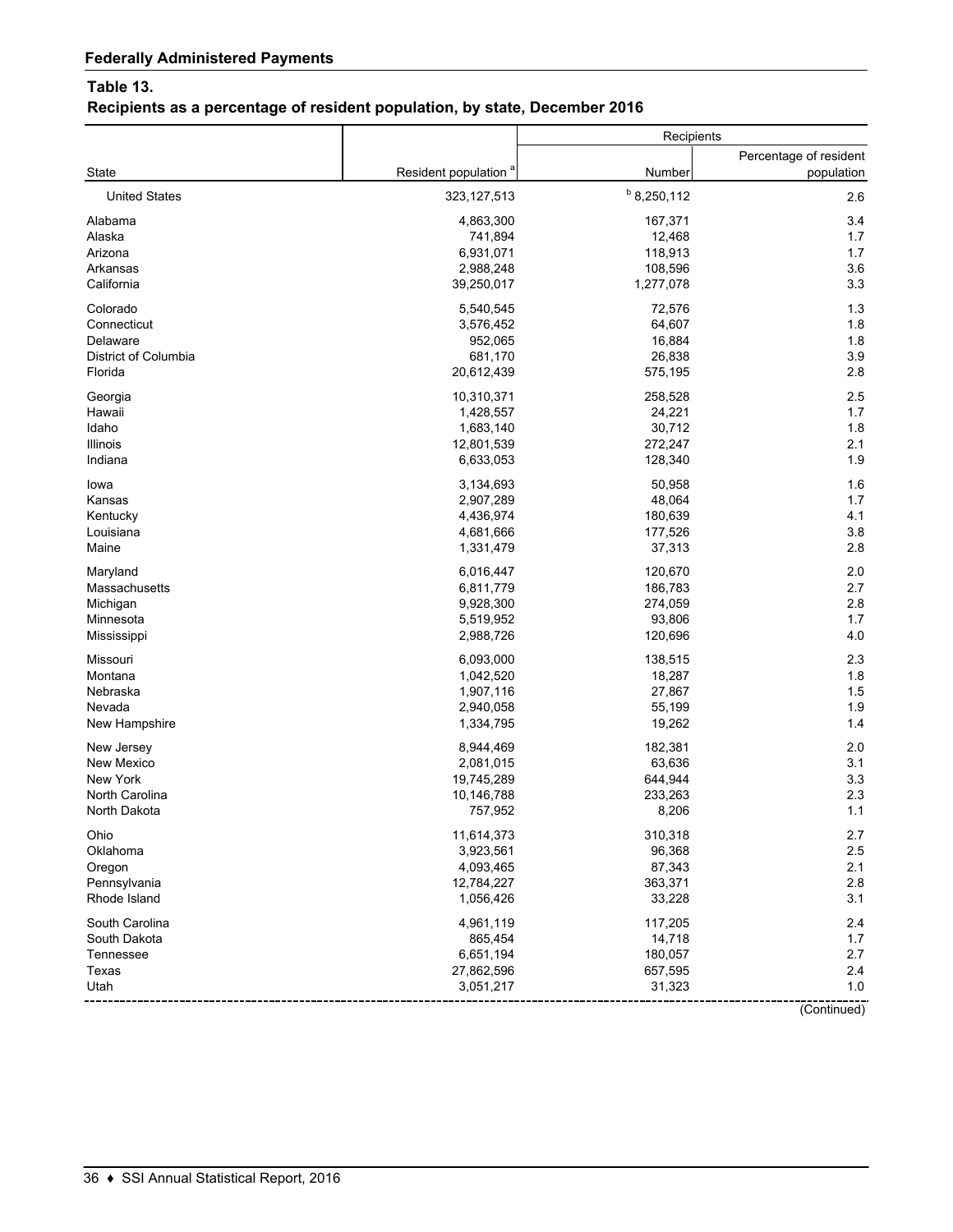## **Table 13. Recipients as a percentage of resident population, by state, December 2016—***Continued*

|               |                                  | Recipients |                                      |  |
|---------------|----------------------------------|------------|--------------------------------------|--|
| State         | Resident population <sup>a</sup> | Number     | Percentage of resident<br>population |  |
| Vermont       | 624.594                          | 15.617     | 2.5                                  |  |
| Virginia      | 8,411,808                        | 156,523    | 1.9                                  |  |
| Washington    | 7,288,000                        | 150,570    | 2.1                                  |  |
| West Virginia | 1,831,102                        | 74,707     | 4.1                                  |  |
| Wisconsin     | 5,778,708                        | 117,819    | 2.0                                  |  |
| Wyoming       | 585,501                          | 6,702      | 1.1                                  |  |

SOURCES: Census Bureau; and Social Security Administration, Supplemental Security Record, 100 percent data.

a. Population estimates for the United States as of July 1, 2016, as reported by the Census Bureau.

b. Excludes recipients in the Northern Mariana Islands.